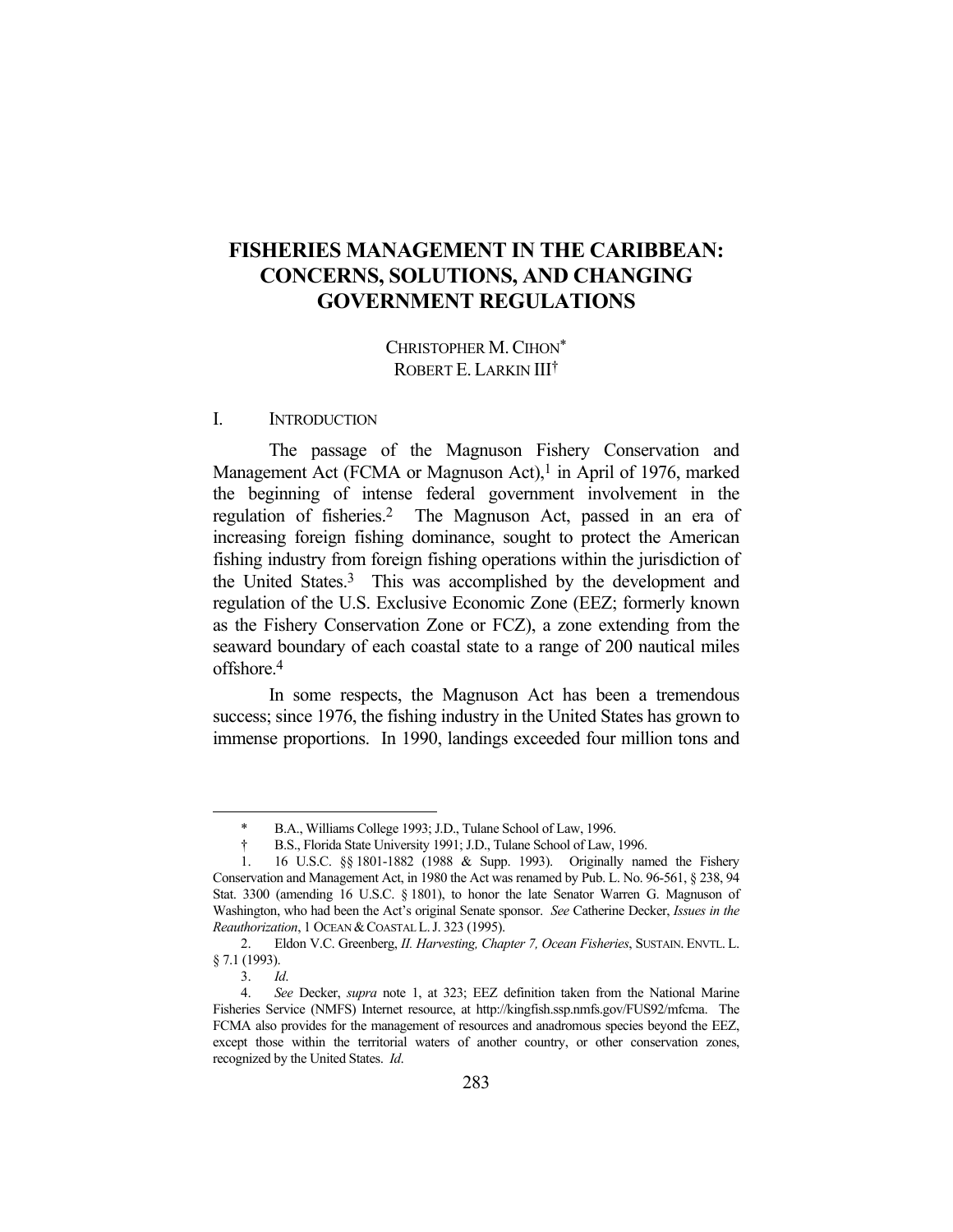were valued at more than three and one-half billion dollars.<sup>5</sup> In the same year, those commercial fisheries contributed 16.6 billion dollars to the gross national product.6 Marine recreational fishing has also flourished; for example, in 1990 an estimated seventeen million recreational fishers caught roughly forty million fish off the Atlantic and Gulf coasts alone.7

 On the other hand, the Magnuson Act has not been an unqualified success. American fishers have replaced foreign fishers, but many fisheries managed by the FCMA have been badly overfished, and others are overcapitalized.8 The success of the FCMA in promoting domestic fishing has created a situation in which too many fishers, with excessive amounts of often-inefficient equipment, are competing for increasingly scarce marine resources.<sup>9</sup>

 The most recent authorization for appropriations under the Magnuson Act lapsed in September of 1993; reauthorization, probably late this summer, offers an opportunity for amendment to address some of the concerns which have surfaced.10

### II. MANAGEMENT CONCERNS IN THE CARIBBEAN REGION

 The Caribbean region defined by the Magnuson Act's regional division faces a somewhat unique challenge as tourism becomes increasingly important to the regional economies of the Caribbean. Coral reefs and the wildlife they support are a significant asset in the tourist industry, and as a resource they are threatened by an increased volume of visitors and fishers alike. While pollution levels in the region are lower than those of the more densely populated Northeast, fragile reefs are extremely vulnerable to erosion and pollution, both of which increase as humans and their activities proliferate.<sup>11</sup> Beyond their value to the tourism industry, coral reefs are also an important sea-life habitat, the destruction of which threatens many species not directly endangered.<sup>12</sup>

<u>.</u>

12. *Id.*

 <sup>5.</sup> Greenberg, *supra* note 2. (citing NMFS, Fisheries of the United States 1990 iv (May 1991) figures of 4.4 million metric tons and \$3.6 billion).

 <sup>6.</sup> *Id.*

 <sup>7.</sup> *Id.* 

 <sup>8.</sup> Decker, *supra* note 1, at 323.

 <sup>9.</sup> *Id.*

 <sup>10.</sup> *Id.*

 <sup>11.</sup> Telephone Interview with Mr. Virdin C. Brown, Member of the Caribbean Fishery Management Council, Department of Planning and Natural Resources (May 16, 1996).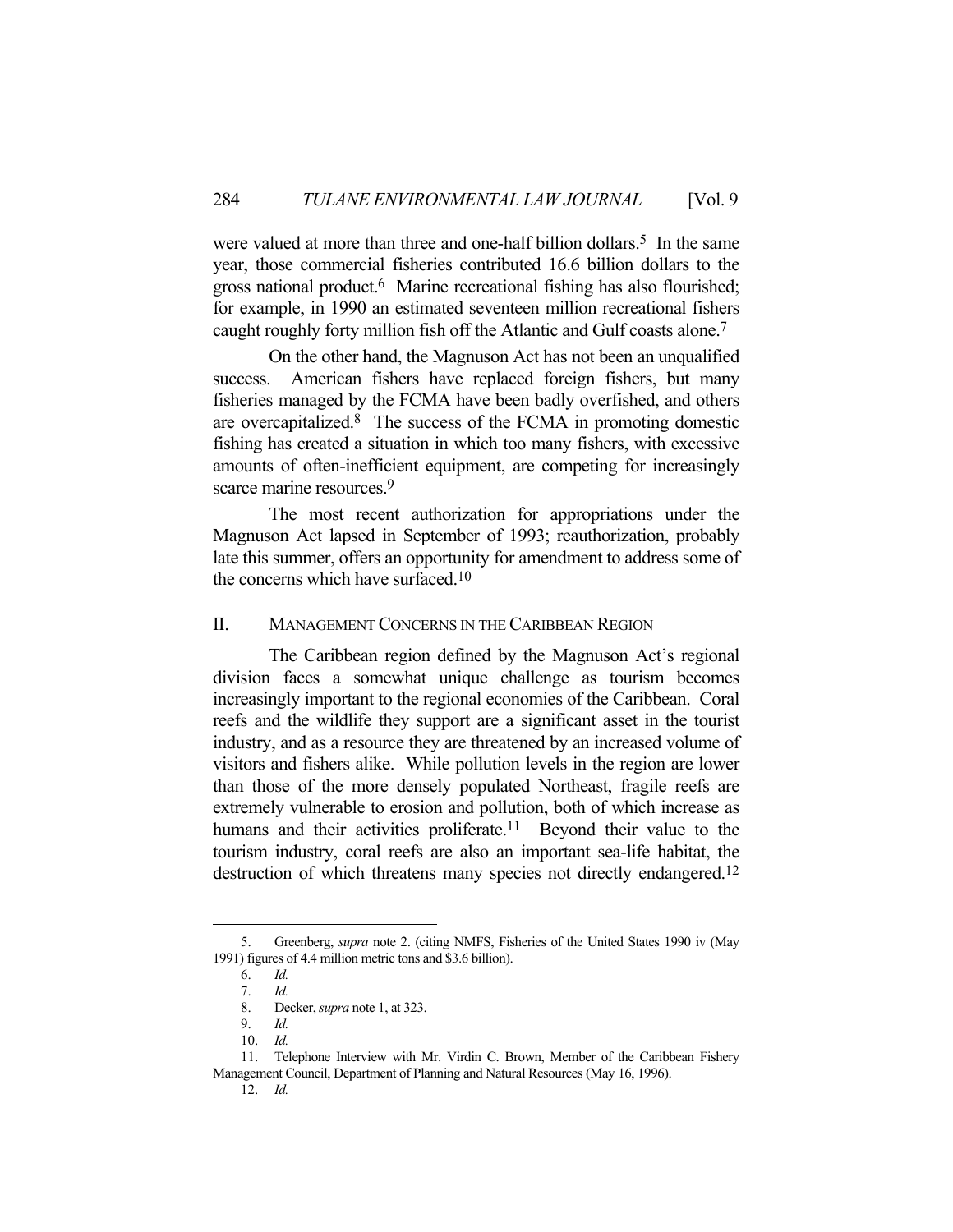One important goal of the Caribbean Fishery Management Council (CFMC) is the protection of this "pristine and fragile environment."13

 Other prominent concerns of the CFMC, as of nearly every other council, are overfishing and inefficiency.14 Inefficiency is a problem both because of overcapitalization, resulting from the high numbers of fishers, and because of particular fishing methods.15 An example of one such method common in the Caribbean is the practice of "pot" or "trap" fishing.16 Fish traps or "pots" used to be employed by fishers near the coastline; as fish have become more scarce and competition increased, the trap fishing has moved out into the  $EEZ<sup>17</sup>$  The method is largely unselective, and thus poses two main efficiency concerns: bycatch (the trapping of unwanted prey, wasting resources and threatening protected species), and destruction of breeding stock (by trapping high numbers of juvenile fish and depleting the reproductive stock).<sup>18</sup> While there is less large-scale commercial fishing in the Caribbean region in contrast to other regions under the FCMA, the abundance of smaller-scale fishing maintains these concerns.<sup>19</sup>

#### III. CURRENT MANAGEMENT & REAUTHORIZATION

 The CFMC has several Fishery Management Plans (FMPs) in place. Among these are FMPs governing reef fish, spiny lobster, and queen conch. Coral resources are also currently managed by a FMP devised by the Council. In particular, this FMP protects coral "monuments" in the EEZ, mapped formations and habitats known to the CFMC.20 While similar management plans have been attempted in the Pacific regions, the CFMC's coral FMP appears to be enjoying more success than its predecessors.<sup>21</sup>

1

 <sup>13.</sup> *Id.* 

 <sup>14.</sup> *Id.*

 <sup>15.</sup> *Id.*

 <sup>16.</sup> Telephone Interview with Ms. Georgia Cranmore, Designee of the Caribbean Fisheries Management Council, Fisheries Operations Branch, Southeast Regional Office, NMFS (Mar. 20, 1996).

 <sup>17.</sup> Brown, *supra* note 11.

 <sup>18.</sup> *Id.*

 <sup>19.</sup> Cranmore, *supra* note 16. Bycatch problems are primarily associated with high seas fisheries, such as Swordfish. *Id*.

 <sup>20.</sup> Brown, *supra* note 11.

 <sup>21.</sup> *Id.*